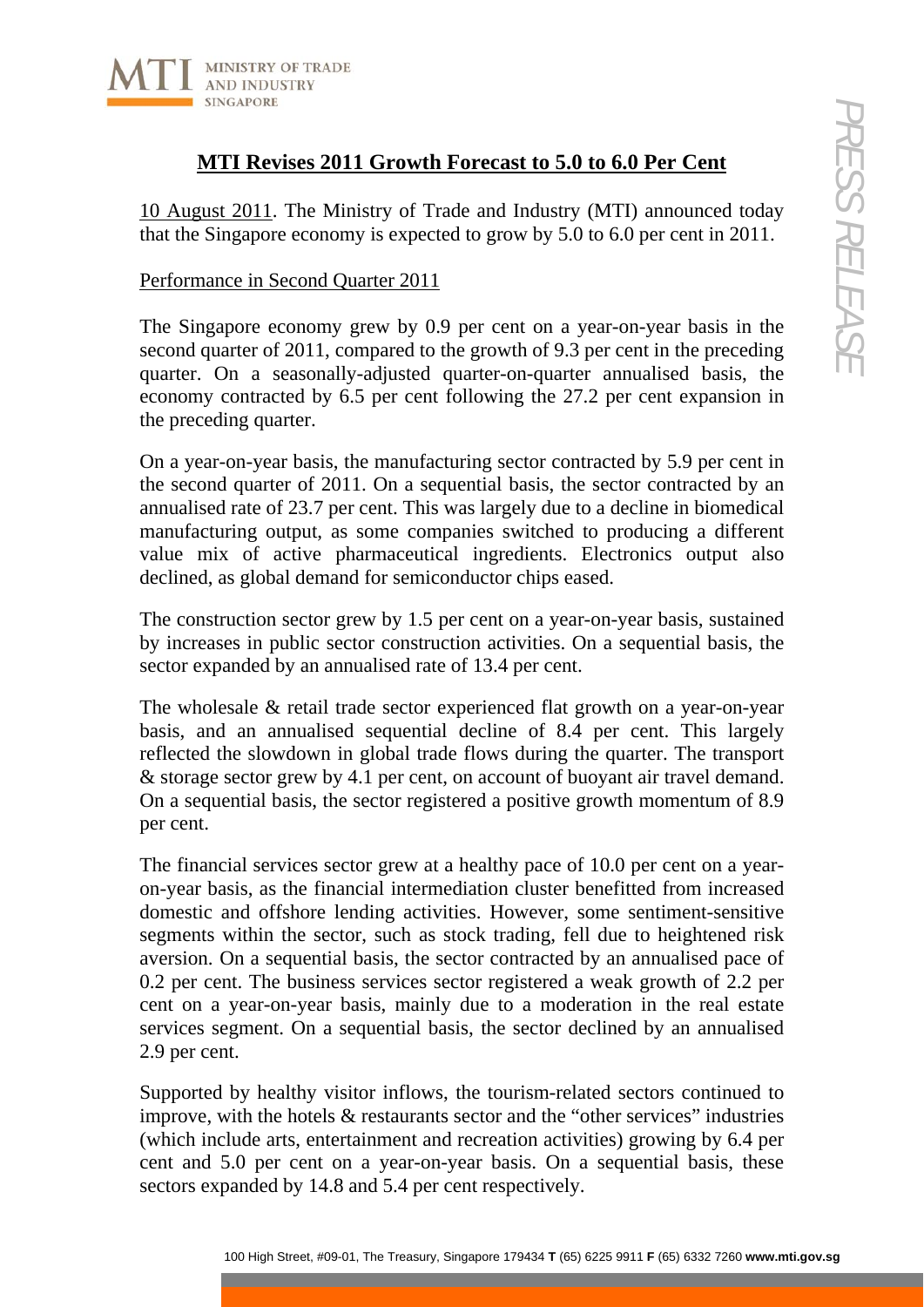

Economic Outlook for 2011

Globally, the dampening effects of supply chain disruptions from the Japan earthquake and higher energy prices have started to wane. Growth in emerging Asia will remain firm as domestic demand continues to improve. These factors will support growth in the near term.

Singapore's economic growth in the second half of the year will also be bolstered by industry-specific factors. For example, the biomedical manufacturing cluster is expected to recover, as companies step up production in anticipation of stronger demand. Growth in the financial services sector is expected to be supported by the core financial intermediation and insurance clusters. In addition, healthy visitor inflows, sustained by the Integrated Resorts and key events such as the Formula One Grand Prix, are likely to benefit the tourism-related sectors. In view of these, MTI expects the economy to grow by **5.0 to 6.0 per cent** in 2011.

100 House Controllers, the Matter of stupply chain disruptions from the Japan and higher energy prices have started to wane. Growth in energing and firm as domestic dentant dominues to improve. These factors are a comparis However, downside risks have increased. Weighed down by structural factors, growth in developed economies continues to be sluggish. Concerns of a double-dip recession in the US have emerged, as upcoming plans for fiscal consolidation and weak labour and housing markets dampen consumer and business sentiments. In addition, the recent downgrade of US long-term sovereign debt rating has led to financial market volatility and increased uncertainties. In the EU, market sentiment remains fragile, on account of lingering anxiety over possible contagion from the peripheral EU economies to the wider region. Should these situations worsen, Singapore's economic growth could be lower than expected.

MINISTRY OF TRADE AND INDUSTRY 10 August 2011